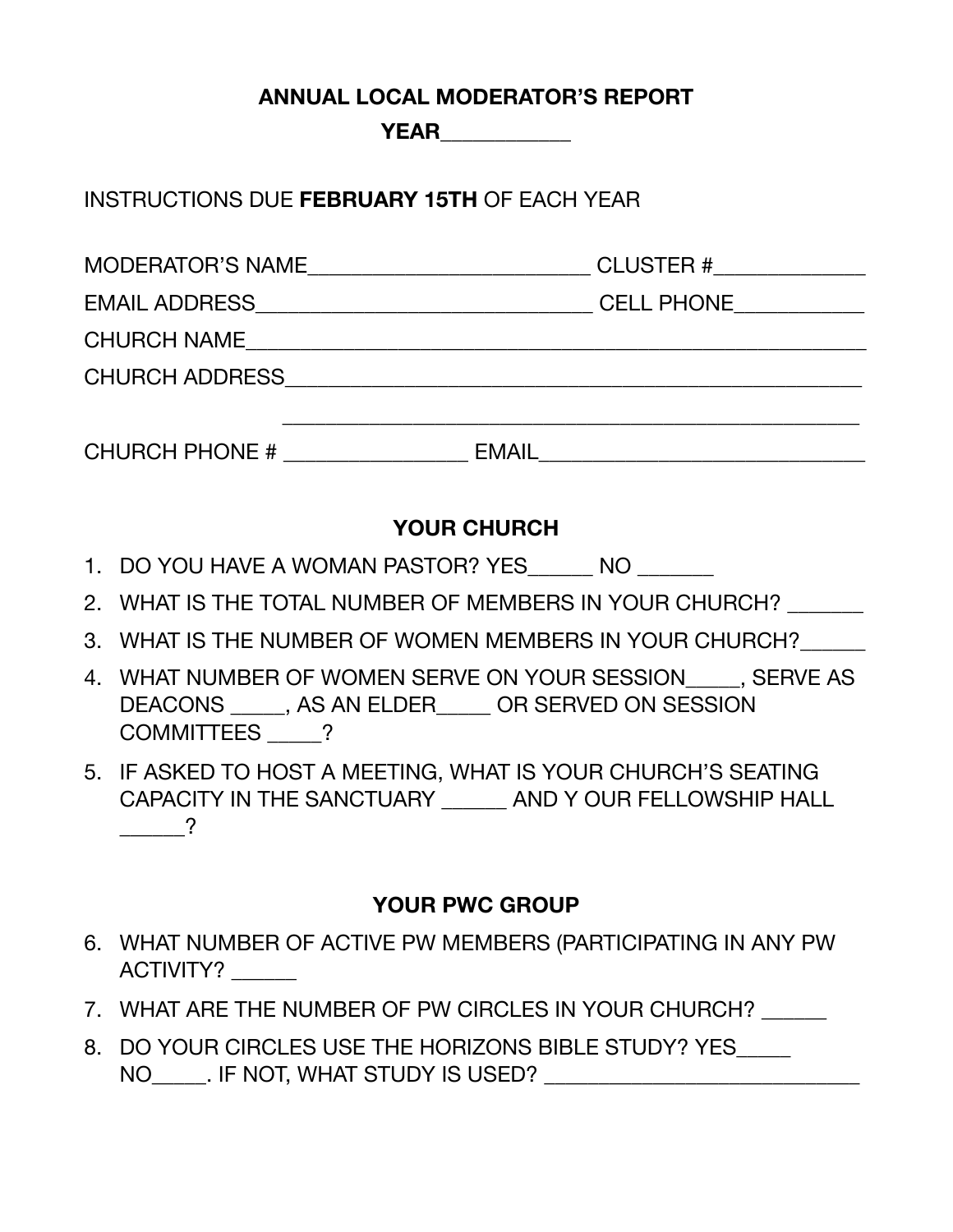- 9. WHAT IS THE NUMBER OF GATHERINGS OR GENERAL MEETINGS YOUR PW GROUP HELD DURING THE PAST YEAR?
- 10. WHAT IS THE TOTAL NUMBER OF PW MEMBERS FROM YOUR CHURCH WHO ATTENDED:
	- \_\_\_\_\_\_ SALEM PW SPRING GATHERING
	- **\_\_\_\_\_\_\_\_ SALEM FALL GATHERING**
	- SPIRITUAL ENRICHMENT DAY
	- SYNOD OF MID-ATLANTIC PW SUMMER GATHERING
	- **EXAMPLE CATHERING (DURING YEAR APPLICABLE)**

# **YOUR PWC MISSION PROJECTS**

- 11. CHECK THE CAUSES YOU HAVE SUPPORTED FINANCIALLY
	- \_\_\_\_\_\_ BIRTHDAY OFFERING
	- \_\_\_\_\_\_ LEAST COIN
	- \_\_\_\_\_\_ THANK OFFERING
	- \_\_\_\_\_\_ CHURCH WOMEN UNITED
	- \_\_\_\_\_\_ SEMINARY
- 12. WHAT SALEM PW PROJECT DID YOU SELECT FOR YOUR CHURCH AT THE FALL GATHERING? PLEASE LIST THE PROJECT YOU HAVE  $SELECTED.$
- 13. SPECIFY ANY OTHER MISSION PROJECTS YOUR PW IS INVOLVED IN EITHER FINANCIALLY AND/OR VOLUNTEER-WISE.

| LOCAL PROJECTS          |  |
|-------------------------|--|
|                         |  |
|                         |  |
| <b>FOREIGN PROJECTS</b> |  |
|                         |  |

 $\frac{1}{\sqrt{2}}$  ,  $\frac{1}{\sqrt{2}}$  ,  $\frac{1}{\sqrt{2}}$  ,  $\frac{1}{\sqrt{2}}$  ,  $\frac{1}{\sqrt{2}}$  ,  $\frac{1}{\sqrt{2}}$  ,  $\frac{1}{\sqrt{2}}$  ,  $\frac{1}{\sqrt{2}}$  ,  $\frac{1}{\sqrt{2}}$  ,  $\frac{1}{\sqrt{2}}$  ,  $\frac{1}{\sqrt{2}}$  ,  $\frac{1}{\sqrt{2}}$  ,  $\frac{1}{\sqrt{2}}$  ,  $\frac{1}{\sqrt{2}}$  ,  $\frac{1}{\sqrt{2}}$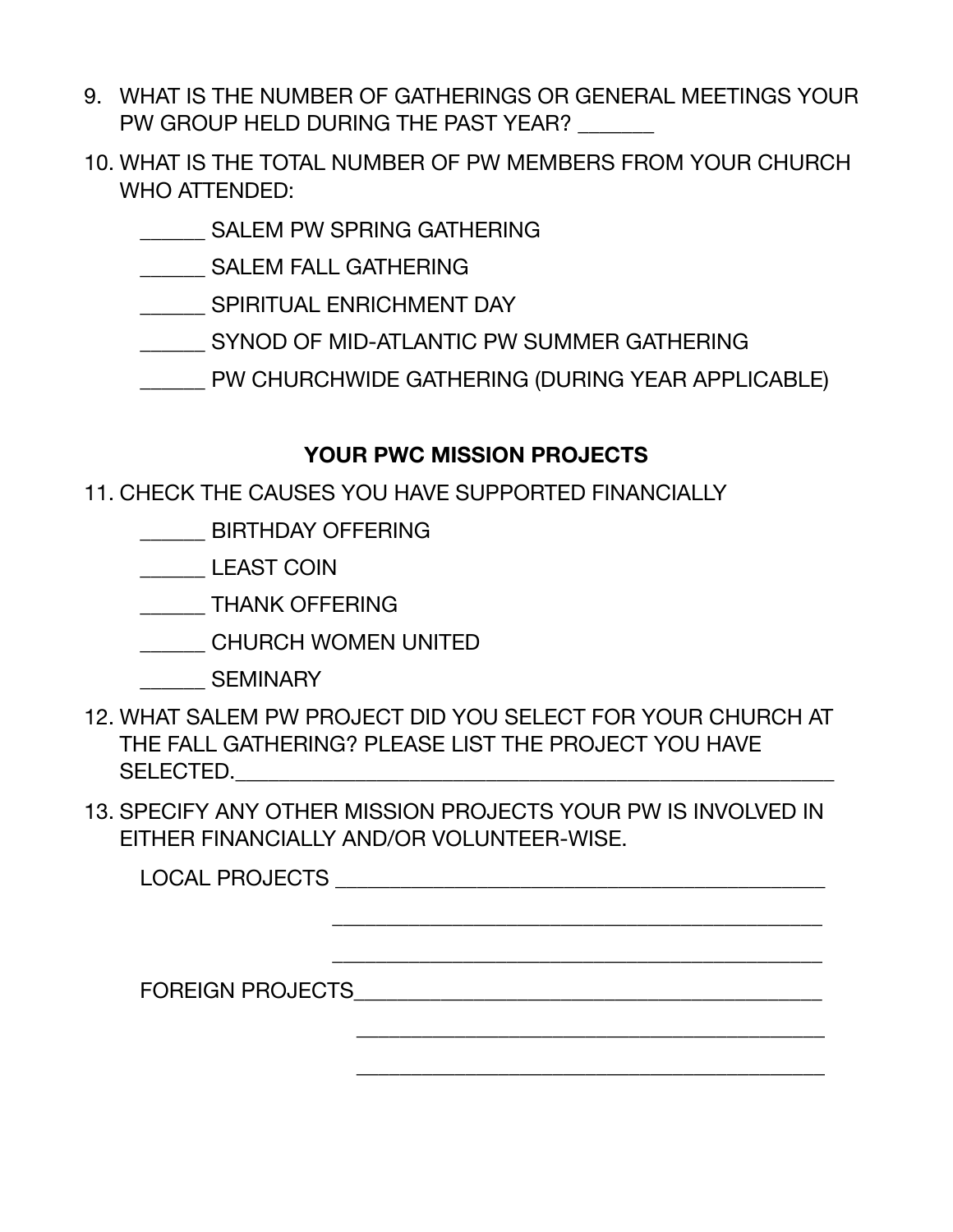# **YOUR POTENTIAL SALEM PRESBYTERY LEADER**

14. PLEASE LIST ANY WOMEN WITH LEADERSHIP ABILITIES THAT MAY BE WILLING TO SERVE ON THE SALEM PRESBYTERIAN WOMEN'S COORDINATING TEAM (AS AN OFFICER OR ON A COMMITTEE)

| <b>NAME</b>  | <b>NAME</b>  |
|--------------|--------------|
| <b>CELI</b>  | <b>CEL</b>   |
| <b>EMAIL</b> | <b>EMAIL</b> |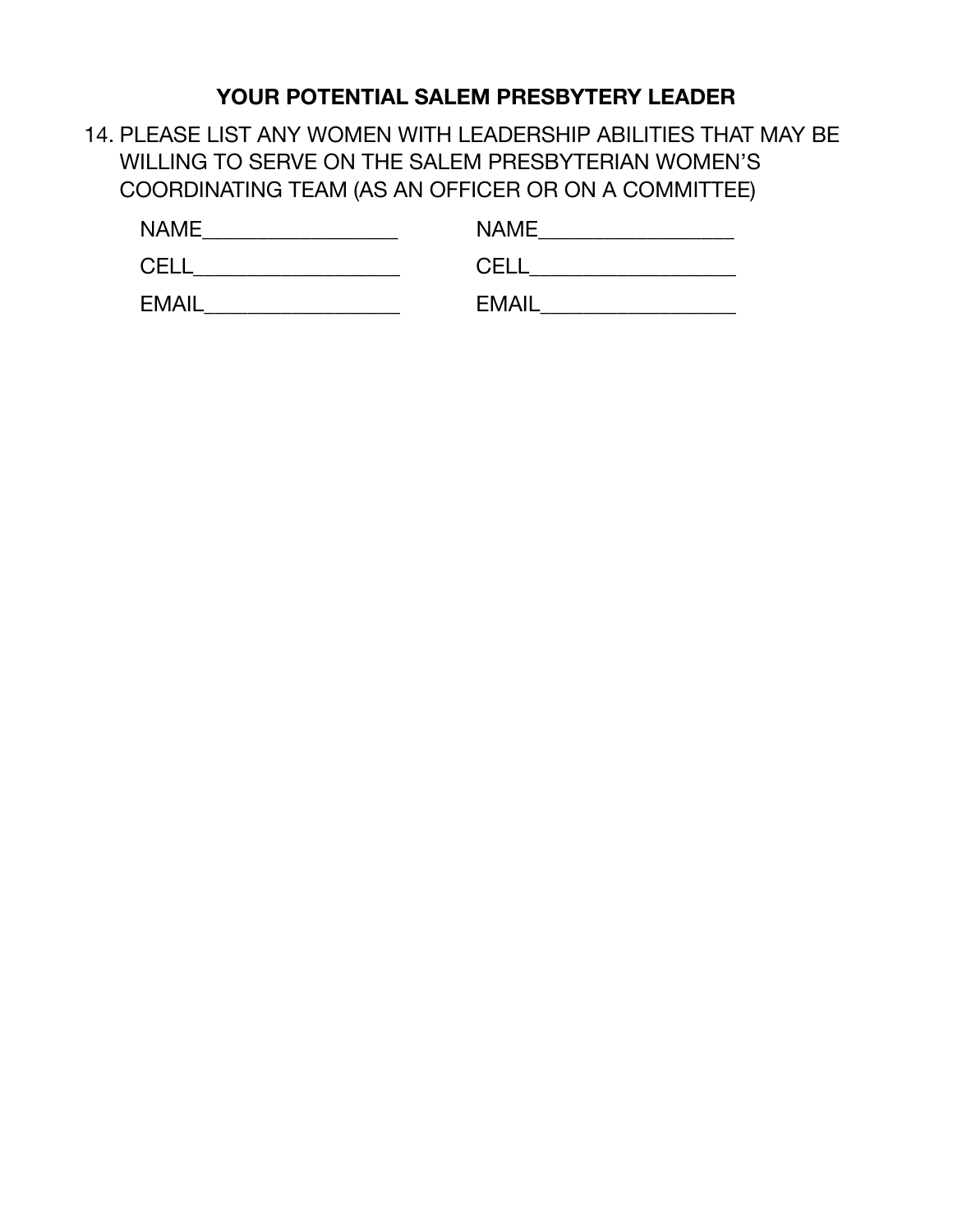#### **HISTORICAL DATA SHEET**

### **YEAR\_\_\_\_\_\_**

### INSTRUCTIONS DUE **JANUARY 31ST** OF EACH YEAR

| CHURCH HISTORIAN <b>CHURCH HISTORIAN</b> | CLUSTER #___________                                                                                             |  |
|------------------------------------------|------------------------------------------------------------------------------------------------------------------|--|
|                                          |                                                                                                                  |  |
|                                          |                                                                                                                  |  |
| <b>CHURCH NAME</b>                       |                                                                                                                  |  |
| <b>CHURCH ADDRESS</b>                    | and the control of the control of the control of the control of the control of the control of the control of the |  |
|                                          |                                                                                                                  |  |
| <b>CHURCH EMAIL CHURCH EMAIL</b>         |                                                                                                                  |  |
| CHURCH PHONE #                           |                                                                                                                  |  |

### **PLEASE ANSWER ALL QUESTIONS**

- 1. HAS A HISTORY OF YOUR PW BEEN WRITTEN UP TO THE RECENT YEAR? YES\_\_\_\_\_ NO\_\_\_\_\_
- 2. HAVE YOU SENT INFORMATION TO THE SALEM HISTORIAN TO BE COMPILED WITH ALL SALEM CHURCHES? YES\_\_\_\_\_ NO\_\_\_\_\_
- 3. ARE YOU KEEPING A FILE OF YOUR PAST HISTORIES, HONORARY LIFE MEMBERSHIPS, ETC. TO PASS ON TO A SUCCESSOR? YES  $NO$
- 4. HOW MANY YEARS HAS YUOUR PW KEPT A PW HISTORY?
- 5. HOW MANY HONORARY LIFE MEMBERSHIPS HAVE YOU GIVEN THIS YEAR? HOW MANY WERE GIVEN IN MEMORIAL?

| LIST THE NAMES OF THE AWARDEES: |  |
|---------------------------------|--|
| NAME                            |  |
| <b>NAME</b>                     |  |
| <b>NAME</b>                     |  |